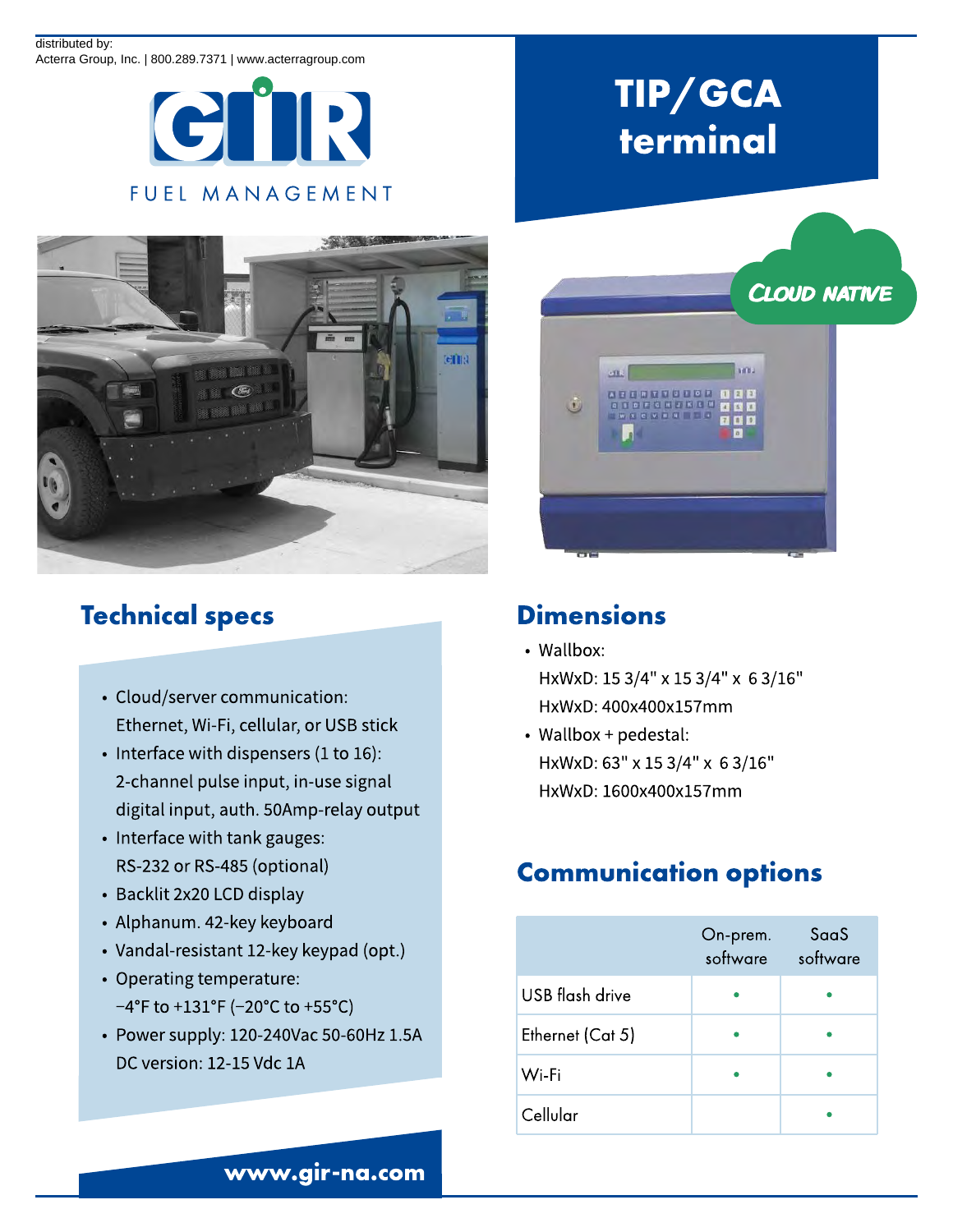#### TIP/ GCA terminal

#### Main features

- Cloud-native device for SaaS deployment; Also on-premises capable
- Real-time communication over cellular, Ethernet, or Wi-Fi; with offline capability
- High memory capacity: up to 50k vehicles, 50k drivers, and 2500 transactions offline
- 1 to 16 hoses with simultaneous fueling
- Identification of driver and/or vehicle: code, RFID fob or card, magstripe cards, existing RFID cards, smartphone, etc.
- Compatible with both GIR W150 and GIR W250 software apps

#### Enhanced features

- Built-in setup and test mode for easy on-site troubleshooting
- Satellite terminals for a cost-effective multiple fuel islands setup
- Tank gauging interface (optional)
- Receipt ticket printer (optional)
- Gate access control (optional)







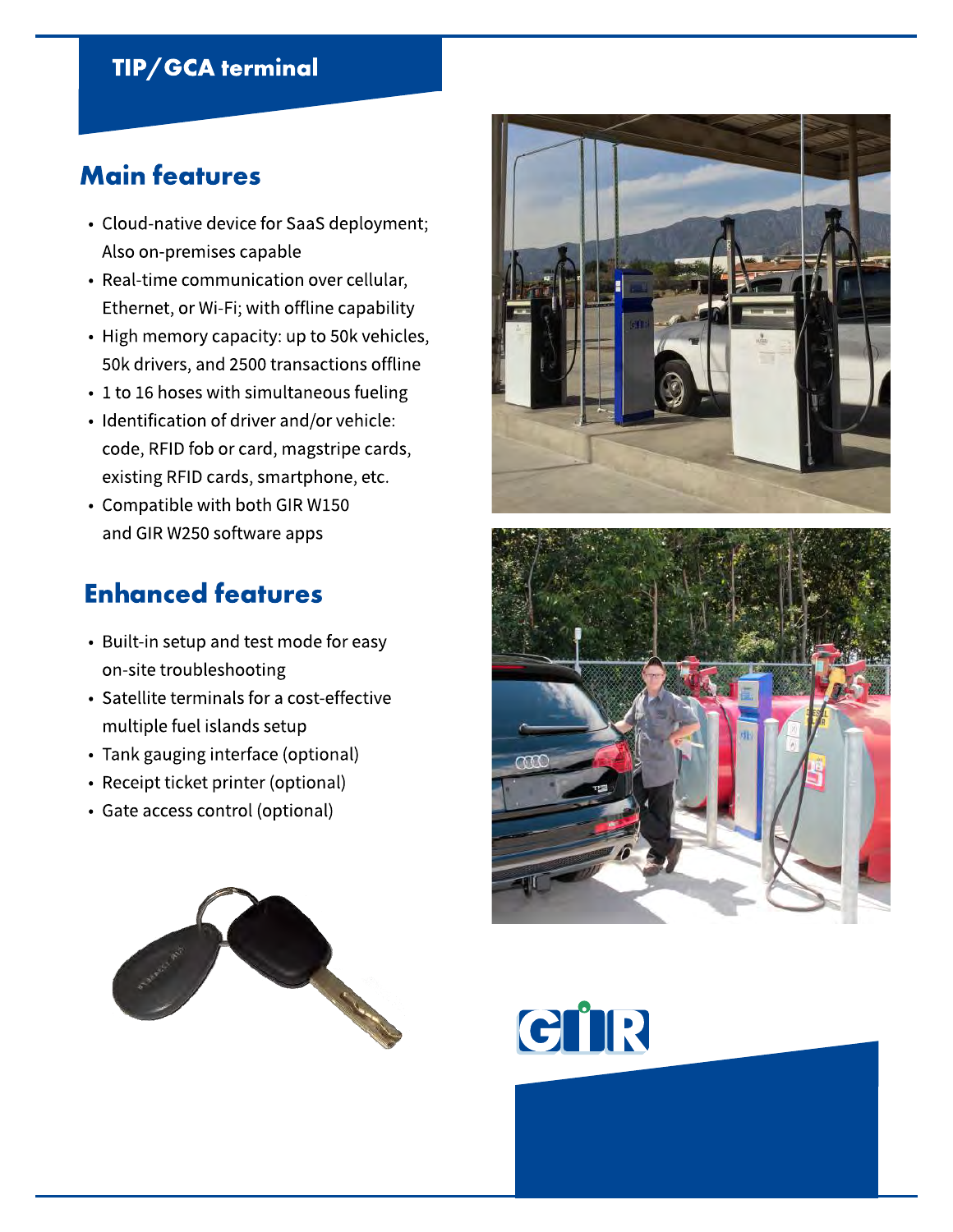

# W150 software



Benefits CLOUD NATIVE

- Designed for **cloud** (SaaS) deployment; Also available on-premises (Windows)
- Accessible via any web browser, or free **app** for iPhone/iPad/Android
- Extremely easy to use
- Customizable reports
- Visual reports: bar graphs, pie charts
- 1-click spreadsheet export
- Built-in **API** for data integration with fleet and/or finance software app

#### Features

- GIR hardware units remote supervision
- List of authorized drivers and vehicles
- Real-time transactions log
- Vehicles odometer and engine hours
- Reporting by driver, vehicle, product, site, department, model, etc.
- Tank inventory management
- Up to 50 sites, 3000 vehicles, 3000 drivers
- Up to 16 products: Diesel, Unleaded, DEF...
- E-mail notifications

### Enhanced features

- Visual reports: bar graphs, pie charts
- Tank gauge reconciliation
- Additional prompts: job, activity code, etc.
- Telematics interface for automatic odometer collection
- Gate access control

#### www.gir-na.com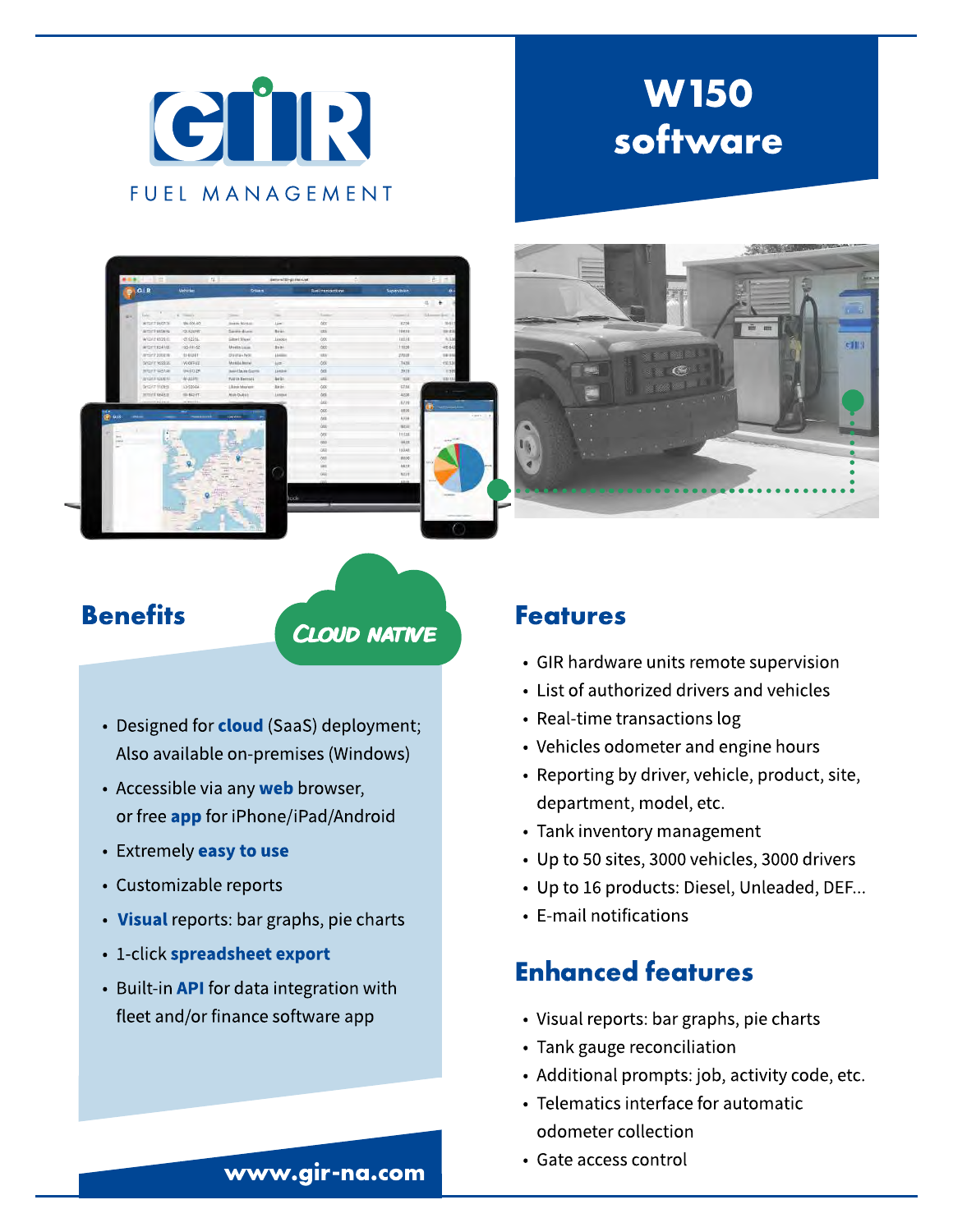